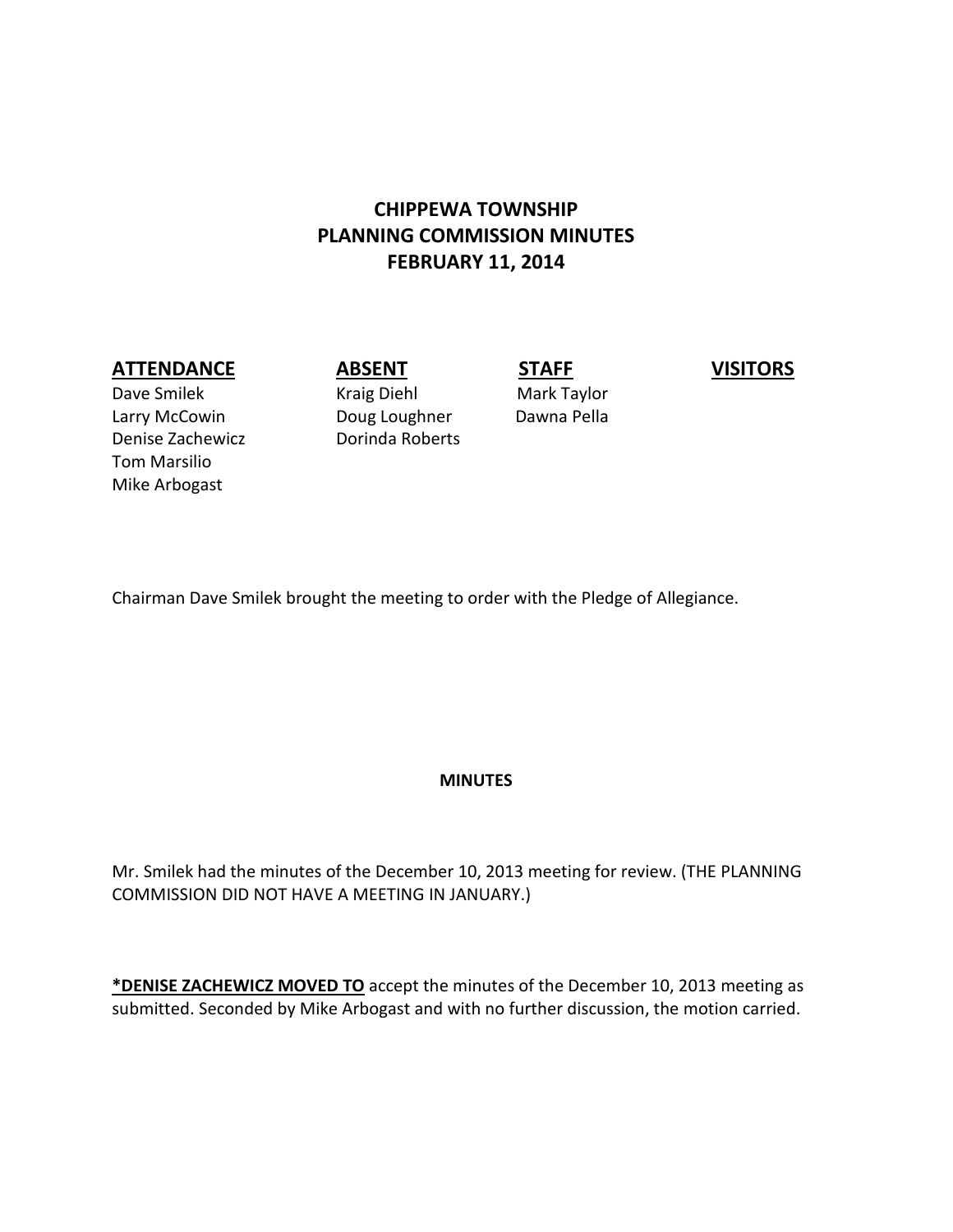**CHIPPEWA TOWNSHIP PLANNING COMMISSION PAGE 2 FEBRUARY 11, 2014**

### **REORGANIZATION**

Mr. Smilek then turned the meeting over to Mark Taylor for reorganization.

Mr. Taylor asked for a nomination for Chairperson of the Planning Commission.

**\*MS. ZACHEWICZ MOVED TO NOMINATE** Dave Smilek for Chairperson of the Planning Commission. Mr. McCowin seconded the motion, there being no other nomination, Mr. Smilek was elected unanimously.

Mr. Taylor then turned the nominations over to Mr. Smilek.

Mr. Smilek asked for a nomination for Vice-Chairperson of the Planning Commission.

**\*MR. LARRY McCOWIN MOVED TO NOMINATE** Denise Zachewicz for Vice-Chairperson of the Planning Commission. Mr. Arbogast seconded the motion, there being no other nominations, Ms. Zachewicz was elected unanimously.

Mr. Smilek asked for a nomination for Secretary of the Planning Commission.

**\*MS. DENISE ZACHEWICZ MOVED TO NOMINATE** Larry McCowin for Secretary of the Planning Commission. Mr. Mike Arbogast seconded the motion, there being no other nominations, Mr. McCowin was elected unanimously.